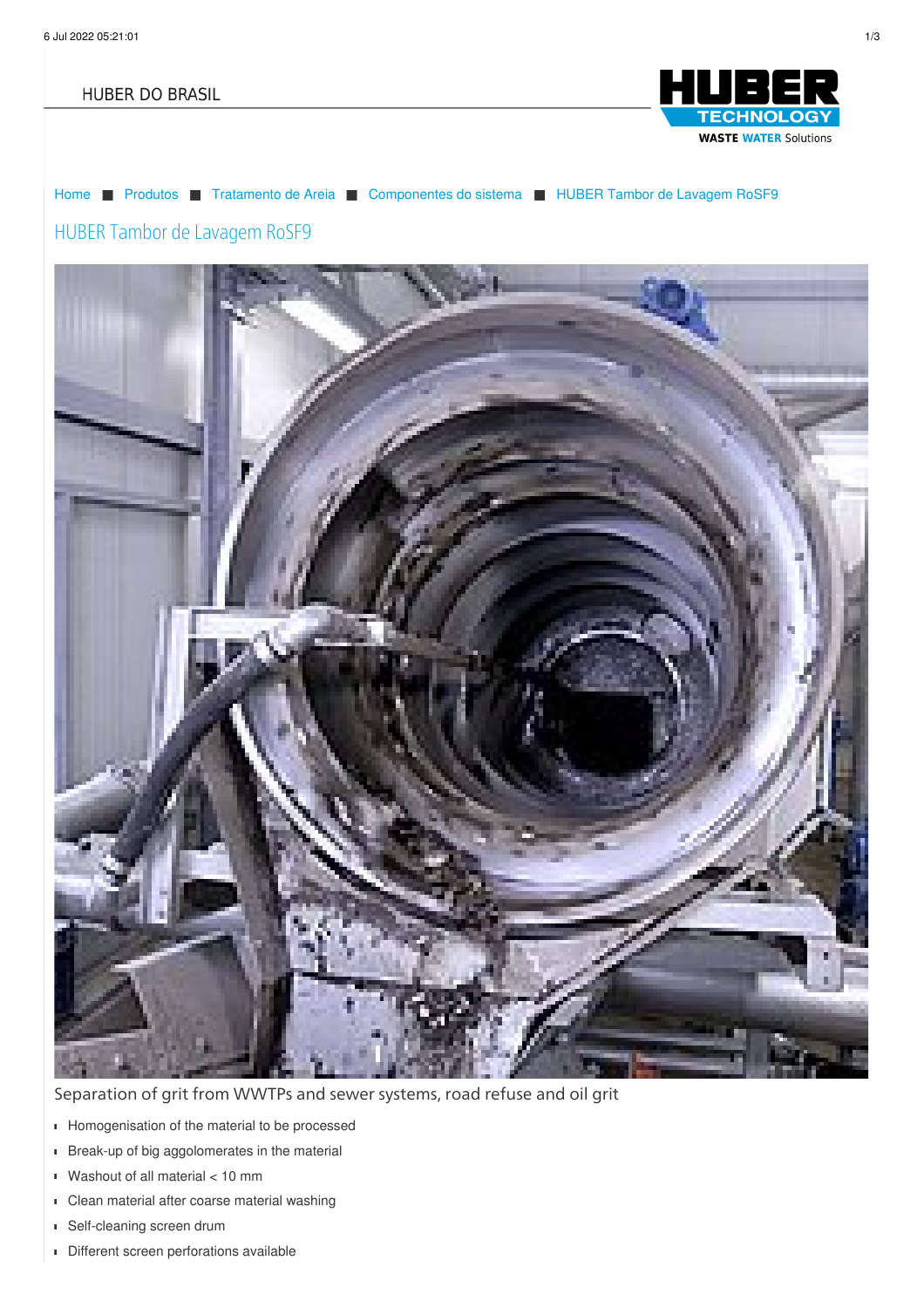#### 6 Jul 2022 05:21:01 2/3

A frequency converter allows for different rotation speeds

While wash water is added to pre-wash and homogenise the raw material within the HUBER Wash Drum in RoSF9 version, the perforated plate of the Wash Drum retains all particles > 10 mm, which are dewatered and then discharged into a skip. Since only coarse material > 10 mm is separated, the volume of the resultant residues is vastly reduced.

Virtually the complete mineral material being further treated in the down-stream [HUBER](/br/produtos/tratamento-de-areia/estacoes-de-lavagem-de-areia/huber-coanda-estacao-de-lavagem-de-areia-rosf4.html) Grit Washer RoSF4. The resultant coarse material can then be further separated into a mineral and organic fraction by means of a coarse material washer.

#### Benefícios

#### ADVANTAGES OF HUBER WASH DRUM ROSF9

- High solids throughput even with problematic material (tresses, grease, stones)
- High hydraulic capacity even with high solids contents
- High yield by coarse material washing
- Defined separation size due to two-dimensional screening
- Feeding from a conveyor, through a launder channel or pressure line
- Completely encased unit f,
- **Insensitive to coarse material**
- 3 to 100 mm separation size
- **Fully automatic cleaning of the perforated plate**
- **Screened wastewater can be used as wash water**
- **Short tanker vehicle emtpying times**
- **Dependicies** Optional simultaneous emptying of several vehicles
- Minimum wear, reduced maintenance  $\blacksquare$
- **Compact, space-saving design**
- Low energy demand
- Adjustable rotary drum speed
- Manufactured entirely of stainless steel

#### Downloads

Brochure: [ROTAMAT®](/fileadmin/01_products/03_grit/06_einzelaggregate/01_rosf9/pro_rosf9_fas_en.pdf) Wash Drum RoSF 9 / RoFAS [pdf, 196 KB]

## Relatórios práticos

- **Grit [Recycling](/br/huber-report/ablage-berichte/grit-separation-and-treatment/grit-recycling-at-the-largest-german-wwtp.html) at the Largest German WWTP**
- HUBER Grit Treatment System RoSF5 in the waste [management](/br/huber-report/ablage-berichte/industry/huber-grit-treatment-system-rosf5-in-the-waste-management-industry.html) industry
- **[Professional](/br/huber-report/ablage-berichte/grit-separation-and-treatment/professional-treatment-of-sewer-grit.html) treatment of sewer grit**
- Reliable grit treatment with the use of HUBER [machines](/br/huber-report/ablage-berichte/grit-separation-and-treatment/reliable-grit-treatment-with-the-use-of-huber-machines.html)
- First complete [treatment](/br/huber-report/ablage-berichte/newsletter-ext/huber-rosf5-process-at-on-stp-qinghe-beijing.html) plant for sewer grit installed in China
- New plant in [Switzerland](/br/huber-report/ablage-berichte/industry/new-plant-in-switzerland-for-innovative-sewer-grit-treatment-with-process-water-recycling.html) for innovative sewer grit treatment with process water recycling

#### Media